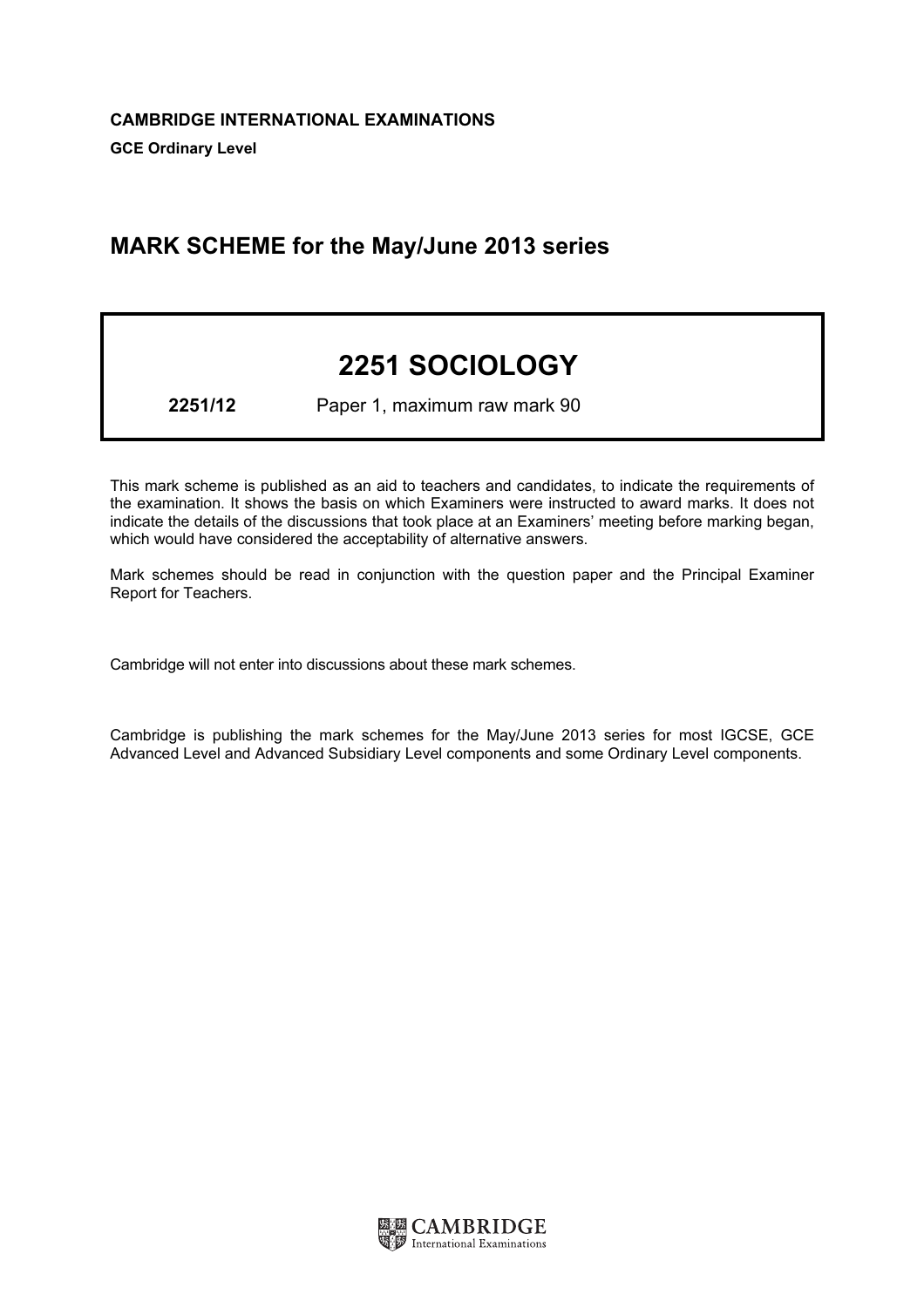| Page 2 | <b>Mark Scheme</b>          | <b>Syllabus</b> | Paper |
|--------|-----------------------------|-----------------|-------|
|        | GCE O LEVEL - May/June 2013 | 2251            |       |

#### Section A: Research Methods

1 Much sociological research is conducted by means of questions. Sociologists ask questions in many ways about a huge range of topics. The topics may be as varied as housework and patterns of migration. Postal questionnaires are one way in which sociologists may ask questions. This type of research method is favoured by positivists.

Other methods of research concentrate on observing behaviour. The ways in which observation can be carried out vary and include participant observation and nonparticipant observation. Participant observation is used by sociologists who prefer to carry out qualitative research. Laboratory experiments may also be used to observe behaviour, but this method is rarely used in sociology.

#### (a) In sociological research what is meant by the following terms:

#### (i) Postal questionnaires [2]

Questionnaires made up of a set of questions that everyone answers that can be open or closed or a mixture of both that are posted/emailed and sent to the sample to be selfcompleted to be returned by post/email.

1 mark for a partial answer such as questionnaires which are posted/emailed, 2 marks for a detailed answer such as a document containing pre-set questions that is posted/emailed out (this would be the minimum required for full marks).

#### (ii) Non-participant observation [2]

A primary research method in which the sociologist studies a group but does not take a role in it. This observation may be known to the participants or not.

1 mark for a partial answer such as observing a group, 2 marks for a detailed answer.

#### (iii) Qualitative research. [2]

Research methods that use in-depth studies to understand meanings that are nonstatistical so that generalisations cannot be made from them.

1 mark for a partial answer such as interpretivist methods, 2 marks for a detailed answer.

# (b) Describe two reasons why laboratory experiments are rarely used in sociological research. [4]

2 marks available for each reason.

1 mark for a named reason, 2 marks for an identified and explained reason.

Reasons include:

Socially artificial, hard to control variables, hard to isolate cause and correlation, ethical issues.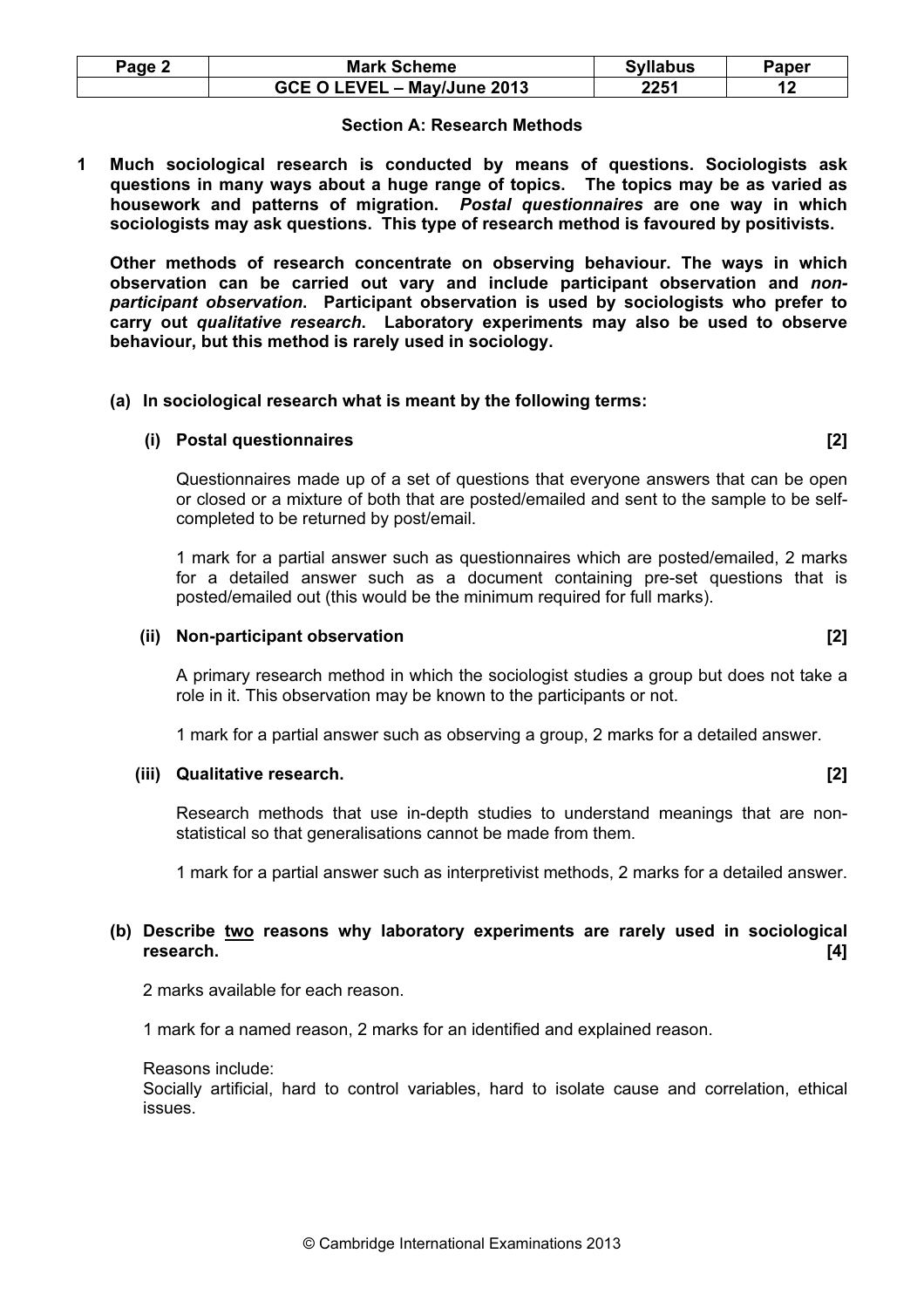| Page 3 | <b>Mark Scheme</b>          | <b>Syllabus</b> | Paper |
|--------|-----------------------------|-----------------|-------|
|        | GCE O LEVEL - May/June 2013 | 2251            |       |

#### (c) Describe two limitations of postal questionnaires. [4]

2 marks available for each limitation.

1 mark for a named limitation, 2 marks for a named and explained limitation.

Limitations include:

Response rate, superficial questions, if questionnaire was delivered was it filled in by the right person.

Maximum of 2 marks, 1 mark per limitation for answers that only deal with questionnaires. For two marks on each point the answer must relate to the postal element of the questionnaire.

# (d) Describe one strength and one limitation of using non-participant observation in sociological research. [4]

2 marks are available for a strength and 2 marks for a limitation.

1 mark for a named strength/limitation, 2 marks for named and explained strength/limitation. Strengths include:

Studies take place in natural settings, results valid, detached perspective, researcher can see the group's perspective.

#### Limitations include:

The observer effect, difficult to gain access, cannot be replicated, may be difficult to interpret the meaning of actions.

Do not give full marks when they use the same point as a strength and a limitation. The candidate may assume that the non-participant observation is overt or covert and they do not have to specify this within their answer.

Time/cost on their own should not be given credit (even 1 mark) – each of these points need explicit explanation in order to gain two marks, 1 mark can be given if it is explained partially.

# (e) Describe two ways of asking questions in sociology, apart from questionnaires. [4]

2 marks available for each example.

1 mark for a named way, 2 marks for a named and explained way.

Examples include:

Structured interviews, semi-structured interviews, unstructured interviews, group interviews, focus groups, within observation (must explain how the questioning takes place).

If the internet/social media is referred to the candidate must qualify their answer by specifying the method of questioning.

Time/cost on their own should not be given credit (even 1 mark) – each of these points need explicit explanation in order to gain two marks, 1 mark can be given if it is explained partially.

# Do not reward surveys (online or not) and sampling.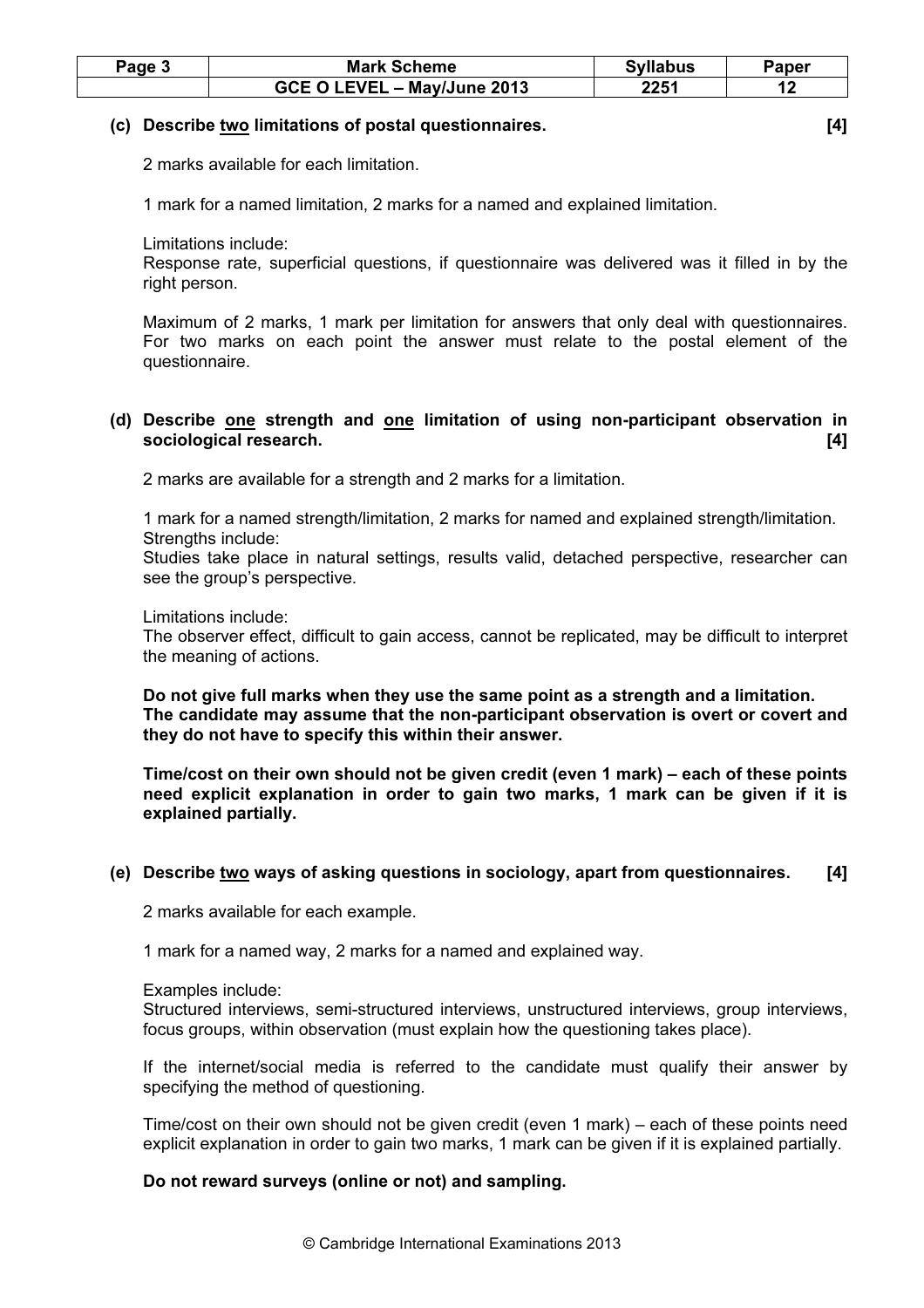| Page 4 | <b>Mark Scheme</b>          | <b>Syllabus</b> | Paper |
|--------|-----------------------------|-----------------|-------|
|        | GCE O LEVEL - May/June 2013 | 2251            |       |

# (f) Describe two strengths and two limitations of using positivist methods in sociological research. [8]

This question can be answered well even if the candidate only uses one positivist method as long as different strengths and limitations are referred to. Please ensure that the method is distinctly positivist e.g. close question if referring to a postal questionnaire and not simply postal questionnaires as this is not linked to positivism.

2 marks available for each strength and limitation.

1 mark if named only, 2 marks if named and explained.

Strengths include:

Quicker than another non-positivist specified method, cheap to collect data from a large group of people, less need to recruit or train interviewers, data easy to quantify, reliable, easy to standardise questions, make generalisations, more likely to be representative.

Limitations include:

Lack insight, low on validity, inflexible research, low response rate may weaken representativeness.

Time/cost on their own should not be given credit (even 1 mark) – each of these points need explicit explanation in order to gain two marks, 1 mark can be given if it is explained partially.

If used as a limitation it must be clearly explained e.g. due to the large scale of the research, longitudinal research.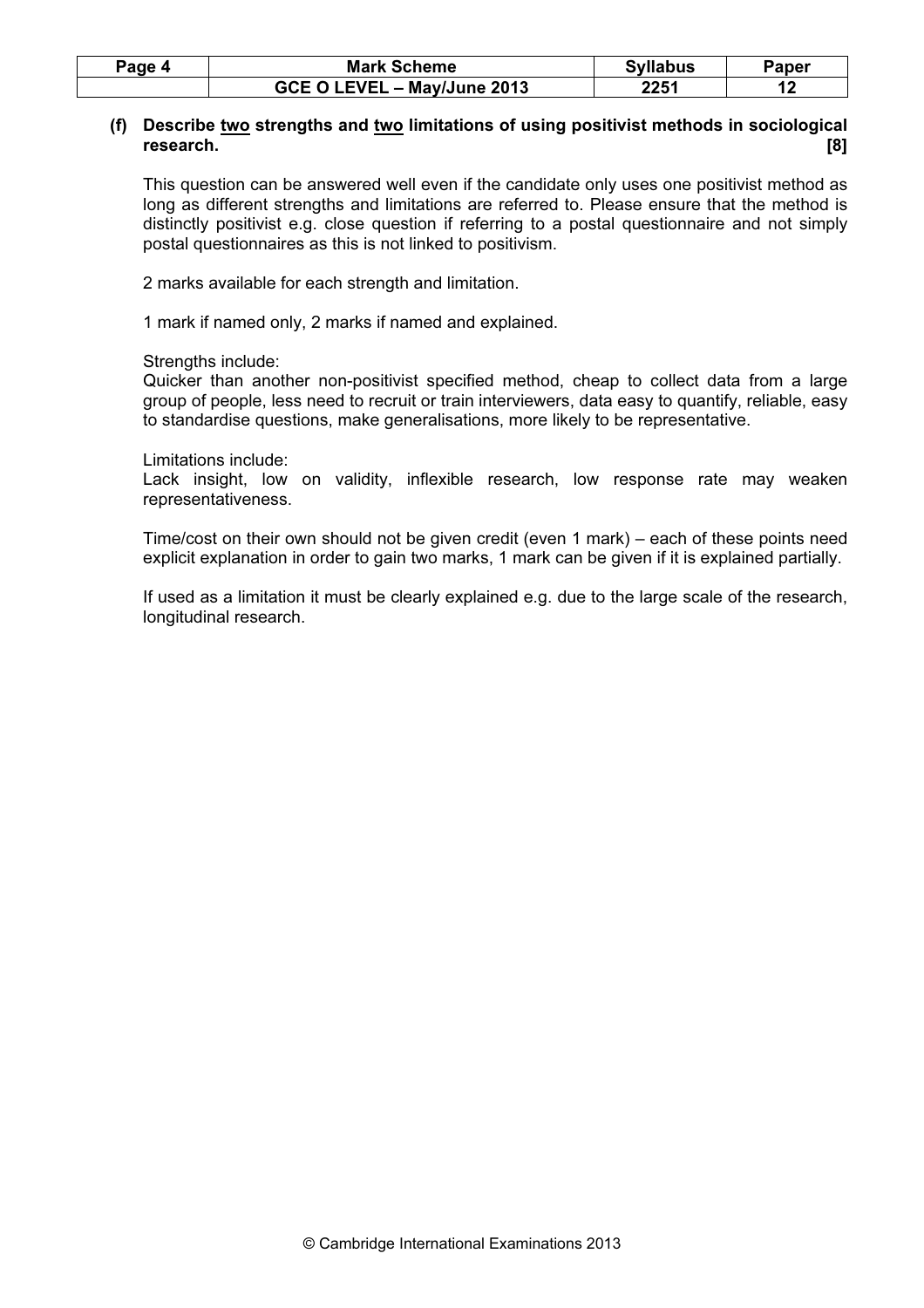| Page 5 | <b>Mark Scheme</b>          | <b>Syllabus</b> | Paper |
|--------|-----------------------------|-----------------|-------|
|        | GCE O LEVEL - May/June 2013 | 2251            |       |

#### Section B: Culture and Socialisation

2 Some thinkers believe that an individual's social identity is fixed at birth by their sex. However, sociologists believe that socialisation is more important in shaping social identity and social roles.

#### (a) What is meant by the term sex? [2]

The biological differences between men and women/boys and girls. Allow male and female but not masculine/feminine as this refers to gender and not sex.

2 marks for an accurate definition, 1 mark for a partial definition such as the differences between men and women.

(b) Describe briefly two social roles that females can now perform in modern industrial societies. [4]

#### Permit answers that interpret this question as traditional female roles that are still performed now.

Any valid example of occupations such as air force pilot, teacher or examples of status positions such as elected representatives, CEO, voter, position in family such as main wage earner, breadwinner, mother.

2 marks for a correct identification and description, 1 mark for identification of a current role or a task associated with a role e.g. housework without referring to the role of housewife.

#### (c) Explain in what ways gender may influence an individual's social identity. [6]

- 0–3 One or two simple points about how being born male or female will influence socialisation or how boys and girls are treated differently. These points will be undeveloped and may just be listed.
- 4–5 Not only may gender be discussed in the way that it can influence life chances and the roles that people learn including such aspects as name, dress, expected behaviours, education and work and how peer groups/religion/ethnicity develop the different identities of different genders.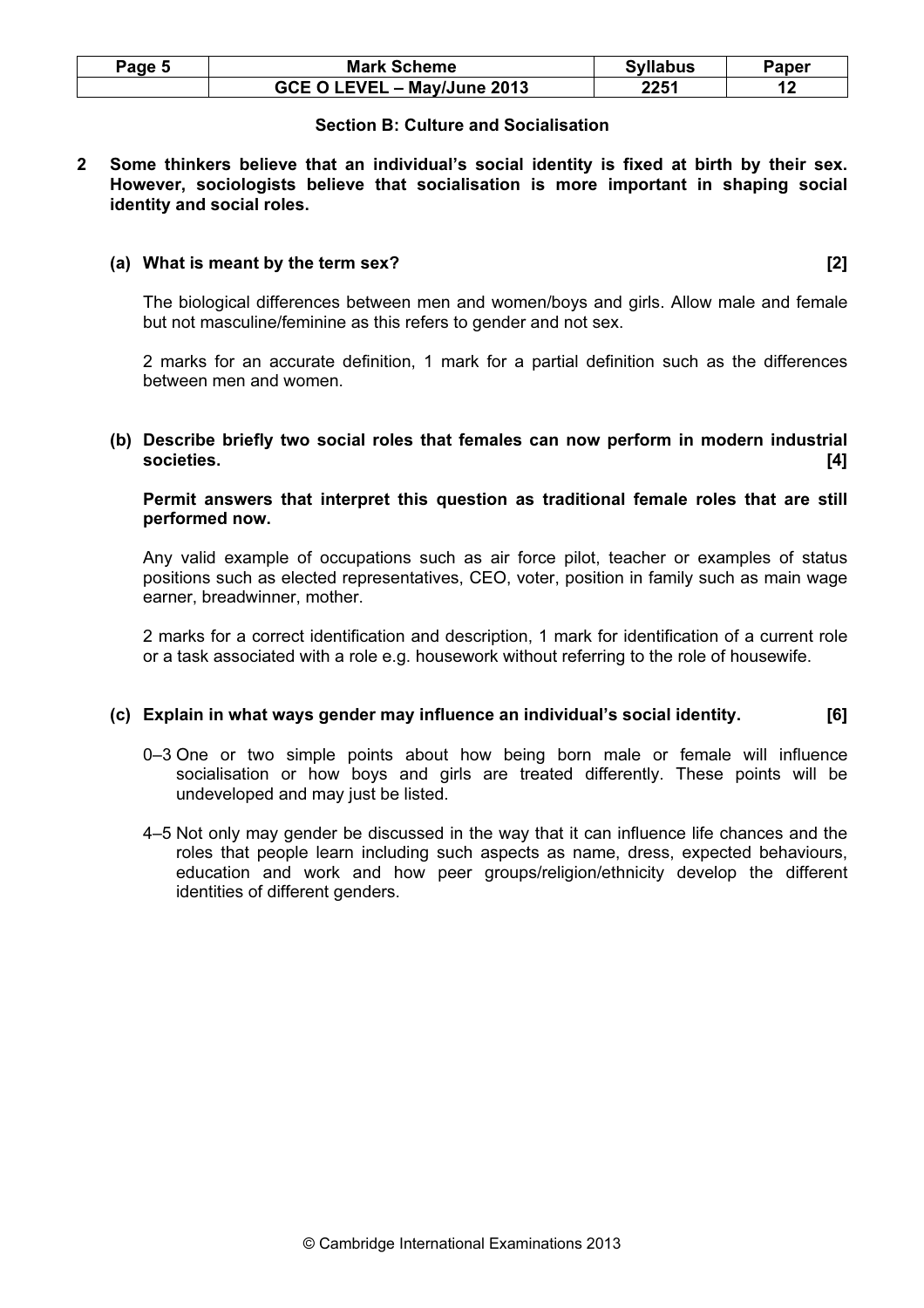| Page 6 | <b>Mark Scheme</b>                             | <b>Syllabus</b> | Paper |
|--------|------------------------------------------------|-----------------|-------|
|        | <b>GCE O LEVEL</b><br><b>- - May/June 2013</b> | 2251            |       |

#### (d) To what extent is an individual's social identity throughout life fixed at birth? [8]

- 0–3 One or two comments made about the way in which ascribed status such as ethnicity or gender will fix identity at birth but such comments will always lack range and may be unconnected to the question.
- 4–6 At least two influences on identity that are fixed at birth will be explored from gender, ethnicity, caste, nationality, social status such as aristocracy. Other answers will focus on the influences that impact on identity throughout life such as labelling, age, occupation and discrimination but there will be little comparison of the two. Answers which look at the nature nurture debate and how individuals can be genetically programmed versus socialisation should be placed here. One sided answers which agree that status is fixed or not and support this with evidence are likely to receive a mark of 5. If they are one sided but well developed they may receive 6.
- 7–8 The importance of ascribed status gained at birth on identity will be considered in relation to some aspects of gender, ethnicity and social status gained through achievement but the influences that can change or reinforce this identity will be considered as well. Examples of individuals who have adapted their identity can be given that are positive as well as negative. There will be some attempt to address the 'to what extent' in the question and identify social situations where it is difficult for identity to change such as caste/closed systems with those where social mobility is possible and a variety of life change. Well-developed theoretical debates about nurture/nature should be placed here.

#### 3 Functionalists believe that for society to be successful all members have to carry out social roles. Everyone has more than one role and sometimes an individual experiences role conflict.

#### (a) What is meant by the term role conflict? [2]

When one set of expectations of how an individual is expected to act in a given role makes it difficult to fulfil the set of expected behaviours for another role.

2 marks for an accurate definition 1 mark for a partial definition such as when an individual has two roles which don't fit.

# (b) Describe two examples of role conflict. [4]

Any two roles that make the individual have to choose which to fulfil 'properly' and which not, such as working mothers, role as child conflicting with employment status, dual burden, caring for elderly, status as parent (e.g. labourer) conflicting with employment status of your child (e.g. doctor) or when peer group demands one action when norms of society require another.

2 marks for a correct identification and description, 1 mark for an identification of role conflict such as when mothers work which is not explained.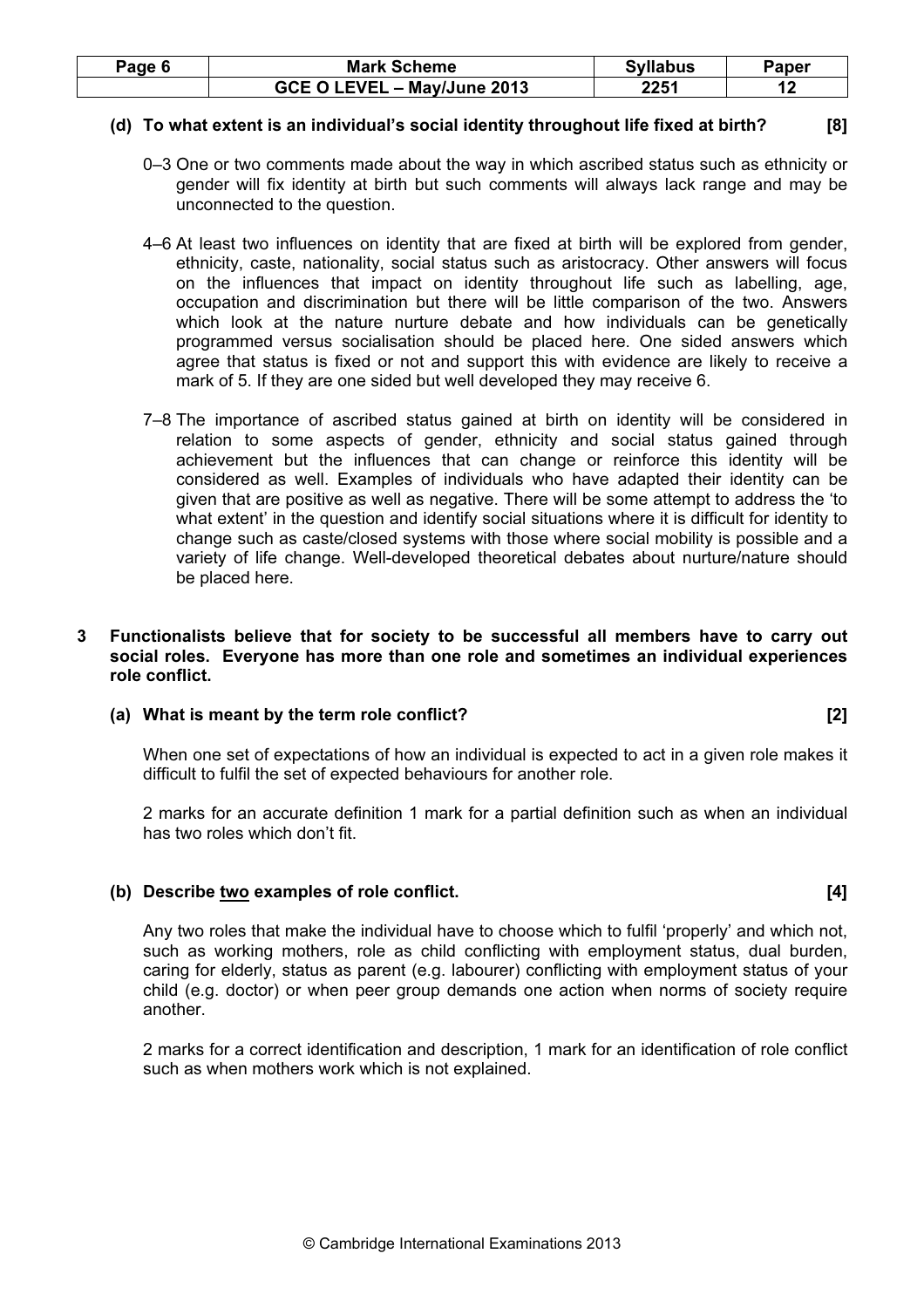| Page | <b>Mark Scheme</b>                      | <b>Syllabus</b> | Paper |
|------|-----------------------------------------|-----------------|-------|
|      | L – May/June 2013<br><b>GCE O LEVEL</b> | 2251            |       |

#### (c) Explain how industrialisation may have changed roles in society. [6]

- 0–3 One or two simple points about ascribed or achieved status. Other answers may describe roles with no reference to change. Or answers that look at how pre-industrial families may have worked as an economic unit but not describe any change into industrialised societies. These points will be undeveloped.
- 4–6 Roles in families will be linked to industrialisation and status within family groups. Answers may make reference to Parsons and roles gained by family membership and roles gained by achievement but this is not a requirement to gain full marks. Roles in pre and industrial societies may be looked at and are likely to concentrate on the change from agricultural/traditional societies to industrial/urban societies. Also the changing roles of women both linked to the household and latterly in employment may be referred to.

# (d) To what extent do all members of society have to carry out their social roles in order for society to be successful? [8]

- 0–3 Answers in this band may show little attempt to address the question and rather confine themselves to making one or two general points about how everyone has an important job to do in society or may argue that it is obvious that some jobs are more important than others but these points will be undeveloped.
- 4–6 Two points should be made about the consensual nature of society with all members having a necessary role to play or one based on conflict where some members have more resources and play a more dominant role. Answers may refer to Durkheim and make the comparison to an organism in which all roles are important for society to function properly. One sided answers that argue that all members do or do not have to carry out their roles for society to be successful are likely to receive a mark of 5. The answer can receive 6 if it is one sided as long as it is well supported with evidence or theory.
- 7–8 In this mark band there will be some attempt to address the 'to what extent' in the question, most probably by assessing the functionalist view of the nature of society as consensual. Other answers may assess the question by interrogating the meaning of successful society from the viewpoint of different theorists.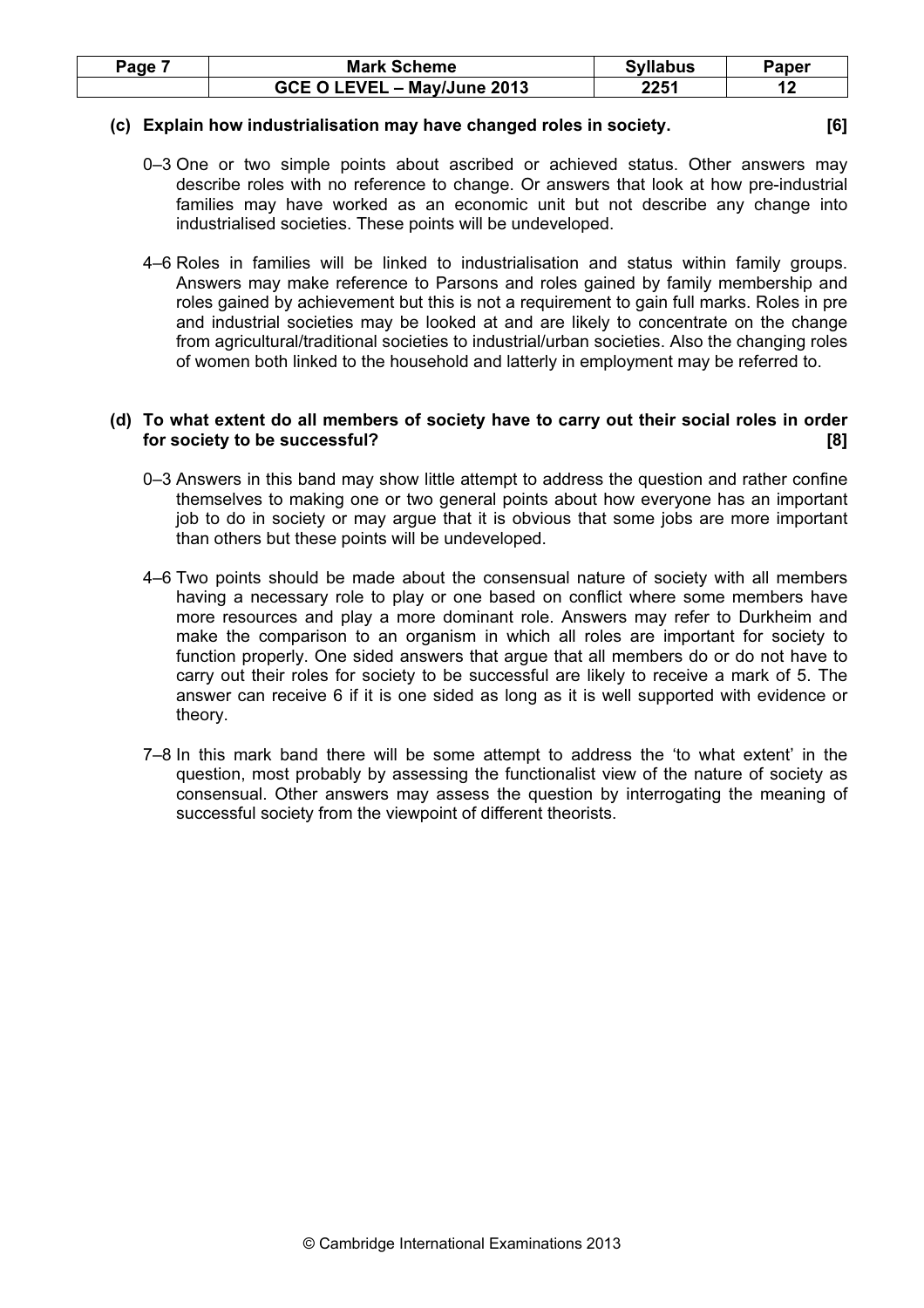| Page 8 | <b>Mark Scheme</b>          | <b>Syllabus</b> | Paper |
|--------|-----------------------------|-----------------|-------|
|        | GCE O LEVEL - May/June 2013 | 2251            |       |

# Section C: Social Stratification and Inequality

#### 4 Slavery and social class are different types of social division.

#### (a) What is meant by the term slavery? [2]

When an individual has the status of a chattel in relation to another individual. This can be inherited at birth or as a result of economic circumstances. They work unpaid as forced labour.

2 marks for an accurate definition, 1 mark for a partial definition such as when a human is owned.

# (b) Describe two types of social division, apart from slavery and social class. [4]

Any 2 from feudalism, caste, gender, age, ethnicity, disability.

2 marks for a correct identification and description, 1 mark for an identification.

Do not credit status as it is too closely linked to social class. This answer must focus on a recognised social division rather than the consequences of such a division such as rich/poor, public/state education, housing.

# (c) Explain why extreme differences of income and wealth may still be found in modern industrial societies. [6]

- 0–3 One or two simplistic comments about individuals being born poor or rich and how this affects their lives and economic circumstances with little development/one or two simplistic points about another social division.
- 4–6 Wealth in this mark band should be seen as money or other assets and there will be a range of reasons why some groups are able to retain their wealth than others by means such as tax systems, inheritance and the position of some groups in relation to power, prestige, status and their links to government that enable them to retain and pass on their wealth. Other answers may do the same but in relation to why some groups remain poor by comparison for example as a result of discrimination, poor education, elite selfrecruitment.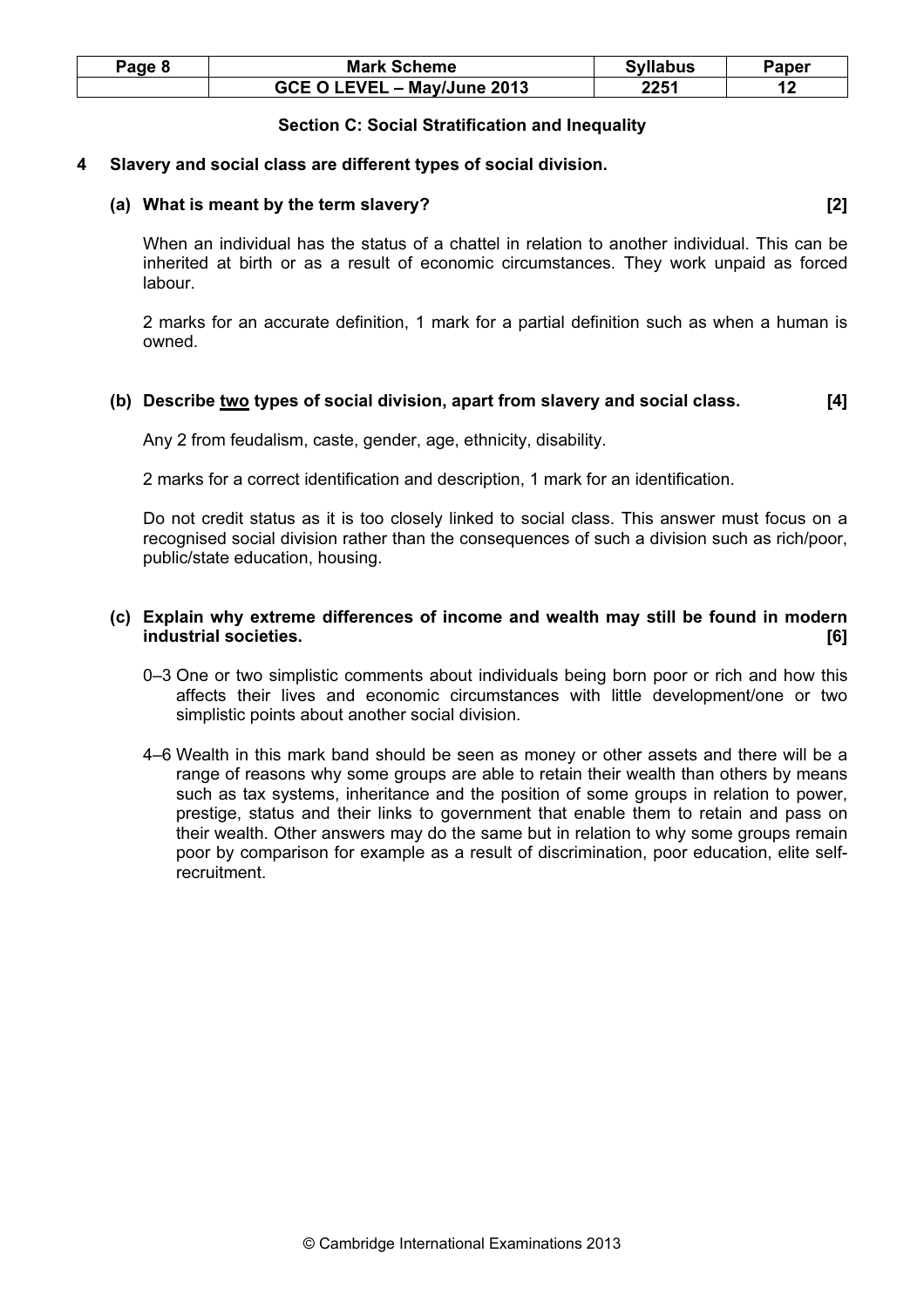| Page 9 | <b>Mark Scheme</b>          | <b>Syllabus</b> | Paper |
|--------|-----------------------------|-----------------|-------|
|        | GCE O LEVEL - May/June 2013 | 2251            |       |

# (d) To what extent is social class the main type of social division in modern industrial societies today? [8]

- 0–3 One or two simplistic points outlining what a class system might entail for example working and middle class but such answers will always lack development.
- 4–6 At least two points should be made about either the more open nature of modern industrial societies and the ability for individuals to be socially mobile or answers that will outline the way in which class or other systems of stratification continue in modern societies with few individuals changing their social status very much. Other forms of division may be looked at such as age or gender. If a one sided argument is put forward that argues that class is, or isn't, the main division supported then a mark of 5 is likely to be achieved. A well-developed one sided answer may be given a mark of 6.
- 7–8 In this mark band there should be an outline about how a class system of stratification has changed with more social mobility, mainly caused through education, and how changing work patterns have changed the nature of stratification. There will be some attempt to address the 'to what extent' in the question possibly by showing how elite selfrecruitment still continues to operate and wealthy people in most societies keep hold of their wealth and most social mobility is short range. There will at least be a reference to other forms of social division apart from class.

# 5 In spite of attempts to eliminate it, poverty can still be found in all societies. Some people think that attempts to eliminate poverty through welfare provision have created a dependency culture.

#### (a) What is meant by the term dependency culture? [2]

When people in poverty assume that the state will support them with benefits rather than depending on their own efforts.

1 mark for a partial definition, 2 marks for an accurate definition such as depending on state benefits.

# (b) Describe two ways of defining poverty. (a) in the set of the set of the set of the set of the set of the set of the set of the set of the set of the set of the set of the set of the set of the set of the set of the set

Absolute, relative, subjective, environmental.

2 marks for a correct identification and description, 1 mark for an identification only or example only.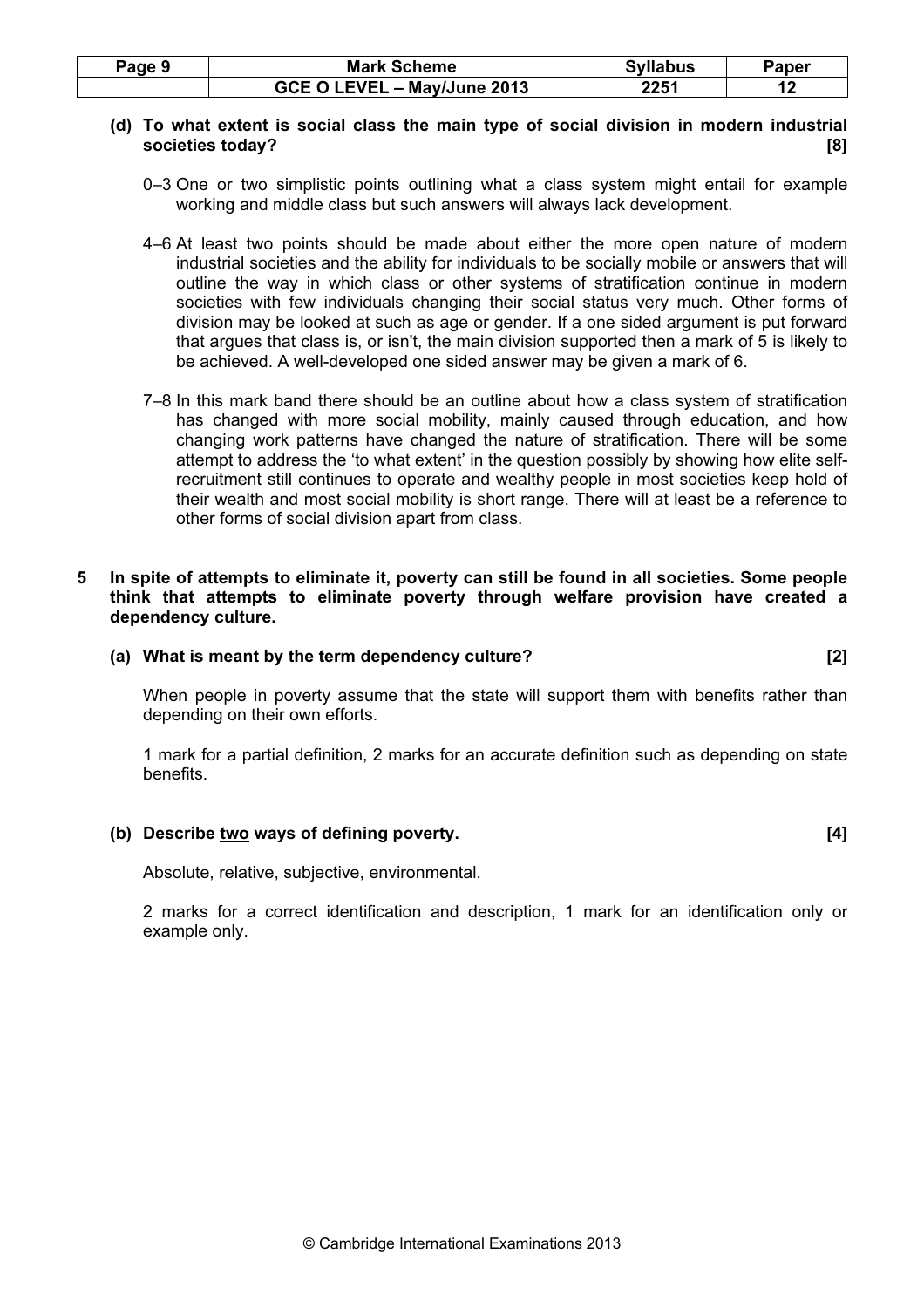| Page 10 | <b>Mark Scheme</b>          | <b>Syllabus</b> | Paper |
|---------|-----------------------------|-----------------|-------|
|         | GCE O LEVEL - May/June 2013 | 2251            |       |

# (c) Explain why attempts to eliminate poverty through welfare provision may have created a dependency culture. [6]

- 0–3 Answers in this band will describe how having welfare provision makes people rely on benefits or they become lazy. Or other answers which argue it doesn't create dependency but rather helps people to survive who would otherwise face starvation. These points will be undeveloped.
- 4–6 Dependency culture should be clearly understood to enter this mark band. Answers may describe the perverse incentive of having an unearned income for those who cannot earn a great deal of money, other answers may look at the effects of minimum wages that encourage employers to opt into government schemes that keep wages at a low level. Also credit answers which argue that low paying jobs mean that some poor people cannot 'afford' to work.

# (d) To what extent have attempts to eliminate poverty been successful? [8]

# Candidates can legitimately answer this question in a national/international context.

- 0–3 One or two simplistic points about how having benefits makes people rely on them or answers that agree that welfare has helped people to move out of poverty but such points will lack range.
- 4–6 At least two points will be made either about how having a welfare state results in individuals on benefits relying on them and therefore being caught in a poverty trap or answers that may show that through state provision such as welfare, education and health services the position of poor people has changed, or can change. The role of overseas aid in attempting to relieve poverty could be referred to. One sided, supported, answers place in the middle of the band.
- 7–8 A range of reasons as to the nature of poverty and whether it continues or not through the generations should be given. There will be some attempt to address the 'to what extent' in the question by looking at the welfare state as a success or failure in the elimination of poverty. Some answers may consider the arguments of the New Right.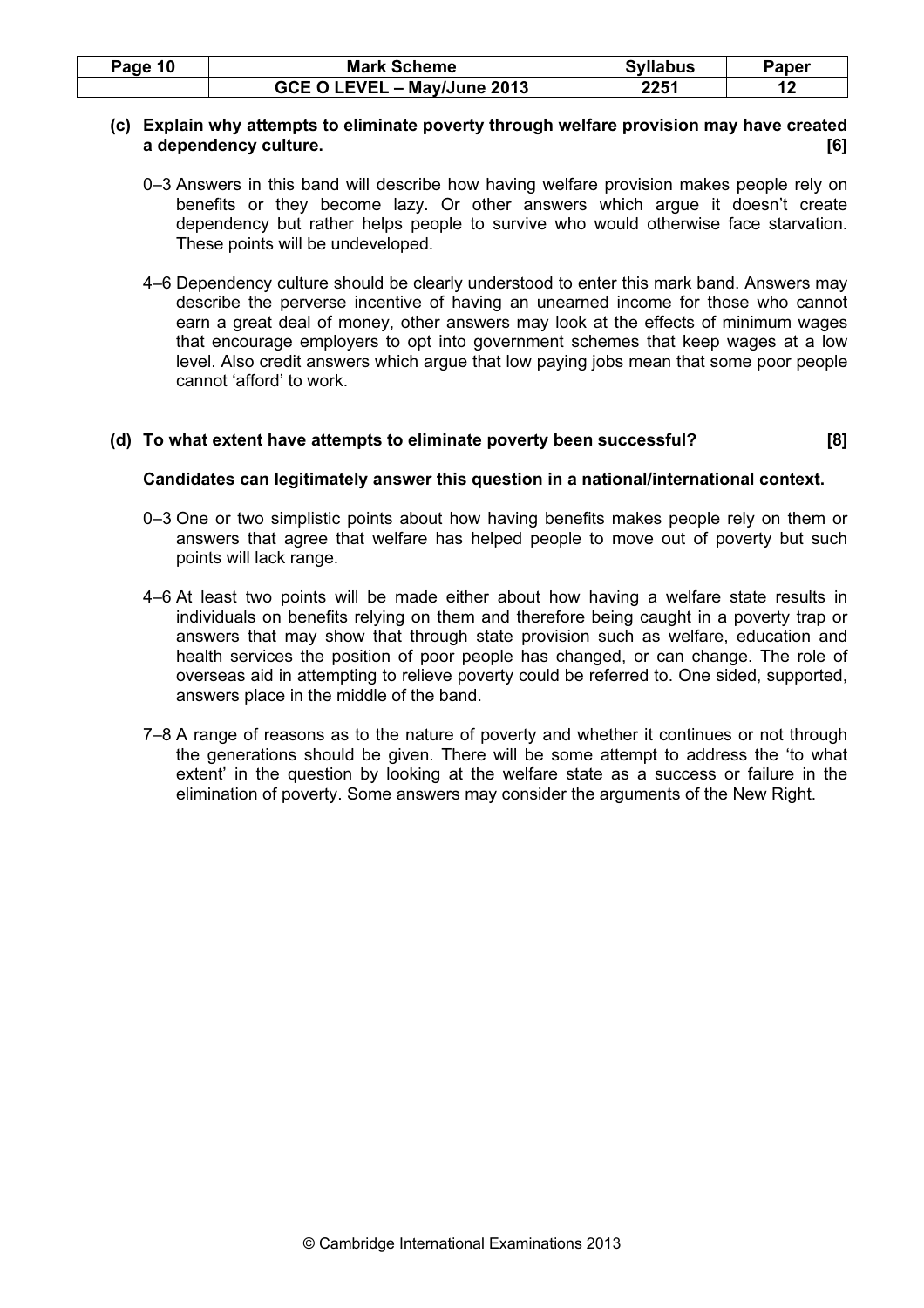| Page 11 | <b>Mark Scheme</b>          | <b>Syllabus</b> | Paper |
|---------|-----------------------------|-----------------|-------|
|         | GCE O LEVEL - May/June 2013 | 2251            |       |

# Section D: Power and Authority

#### 6 There are many forms of government in which power and authority are held in different ways. Examples include dictatorships and democratic systems.

#### (a) What is meant by the term dictatorship? [2]

When power is held by one person or a small group without voting or debate, no freedom of speech, use of coercion against critics.

2 marks for an accurate definition, 1 mark for a partial definition such as when one person has all the power.

# (b) Distinguish between charismatic and legal rational authority. [4]

Charismatic is authority based on personal qualities.

Legal rational is authority based on the position an individual holds.

2 marks for a correct identification and description, 1 mark for an identification of a feature only.

Allow answers which either define one type of authority and then the other or which highlight differences between them such as legal rational is based on status, charismatic is not (1 mark).

#### (c) Explain how politicians gain power in democratic systems. [6]

- 0–3 One or two simple points about elections and winning them but these points will be undeveloped.
- 4–6 At least two points about the selection process to represent a political party and elections, some answers may also make reference to economic resources that build a power base and consensus possibly through the media, reference may be made to nepotism. Reward answers which make specific reference to systems such as the USA and the role of sponsors and backers in running campaigns for candidates.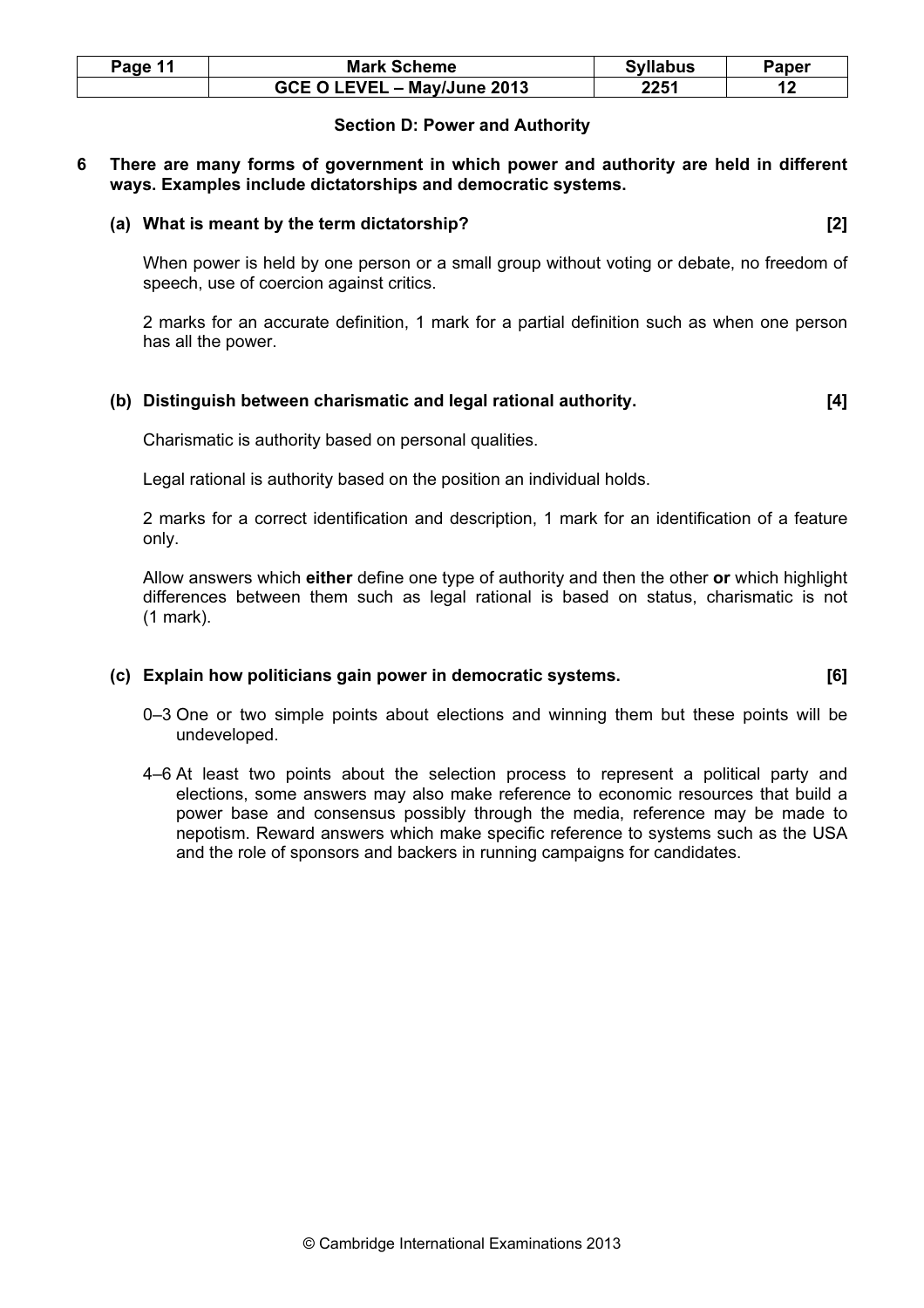| Page <sup>1</sup> | <b>Mark Scheme</b>          | <b>Syllabus</b> | Paper |
|-------------------|-----------------------------|-----------------|-------|
|                   | GCE O LEVEL - May/June 2013 | 2251            |       |

#### (d) To what extent is the power of authoritarian regimes limited? [8]

- 
- 0–3 One or two straightforward points about authoritarian governments controlling everything so having no limits on their power but such points will lack range.
- 4–6 At least two points should be made about the nature of authoritarian regimes and the way in which they maintain control by suppressing opposition. There may be some description of the way in which suppression can be exercised and these could be illustrated by specific examples. Answers may also look at a range of ways that this authority can be limited from private thoughts to passive resistance, underground movements and open opposition such as riots and rebellion. One sided, but supported, arguments should be placed in the middle of the band. Well-developed one sided answers may gain a mark of 6.
- 7–8 There will be some attempt to address the 'to what extent' in the question and to outline the way in which coercive forces can be used in order to limit opposition but the extent to which that power is maintained will always be limited by the possibility of loss of control. The use of modern technologies to spread ideas can be included as well as examples of how authoritarian regimes have been threatened by opposition.

# 7 Political systems are organised in many different ways and voting systems vary. Examples of voting systems are first past the post and proportional representation.

# (a) What is meant by the term proportional representation? [2]

A form of election where the representatives of a given party are elected in the same ratio as the votes cast for that party.

2 marks for an accurate definition, 1 mark for a partial definition such as when the majority of voters get what they want at election time.

# (b) Describe one strength and one limitation of the first past the post voting system. [4]

Strengths include: straightforward, tends to create majority governments, quicker to administer than other voting systems.

Limitations include: can be seen as undemocratic, many people feel disenfranchised, makes it hard for new groups to emerge.

2 marks for a correct identification and description, 1 mark for an identification only.